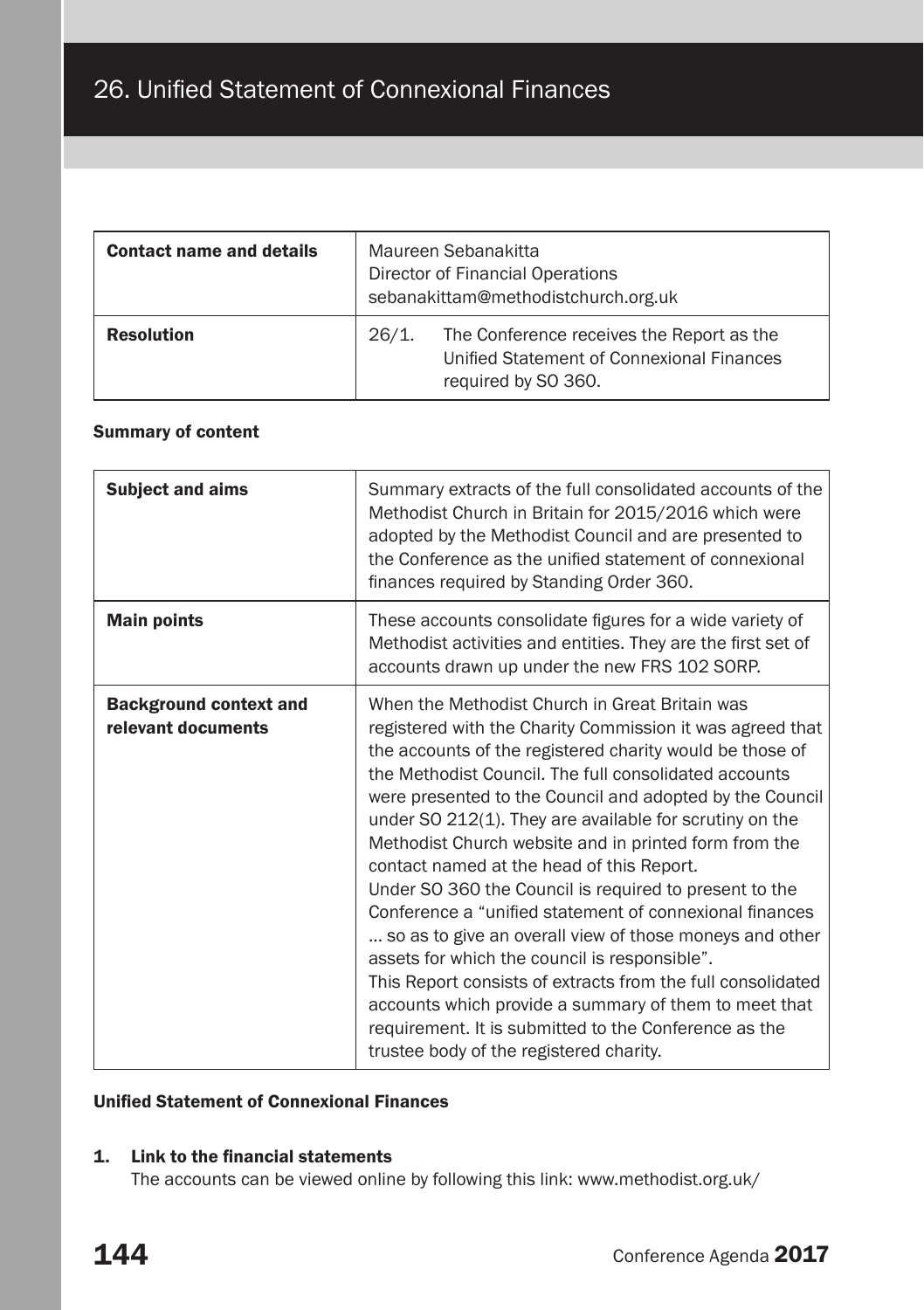ministers-and-office-holders/finance-and-treasurers/financial-accounts-trustees-report.

- 2. Strategic objectives, aims and purposes of The Methodist Church in Great Britain The activities covered in these accounts fall within the work of The Methodist Church. The strategic objectives of the Methodist Church in Great Britain ("the Methodist Church") are directly linked to its aims. They are:
	- Worship to increase awareness of God's presence and to celebrate God's love;
	- Learning and Caring to help people to learn and grow as Christians, through mutual support and care;
	- Service to be a good neighbour to people in need and to challenge injustice; and
	- Evangelism to make more followers of Jesus Christ.

#### 3. Public Benefit Requirement

The trustees of the Methodist Church had due regard to the public benefit guidance published by the Charity Commission in compliance with its duties under section 17 of the Charities Act 2011. This guidance sets out two key principles:

- the organisation must have an identifiable benefit
- the benefit must be to the public or a section of the public.

The Church exists, inter alia, to:

- increase awareness of God's presence and to celebrate God's love;
- help people to learn and grow as Christians, through mutual support and care; and
- be a good neighbour to people in need and challenge injustice.

The trustees consider that for these reasons the charity meets these public benefit requirements.

#### 4. Financial review

The activities covered in these consolidated financial statements are those under the oversight of the Methodist Council. The Methodist Church in Great Britain is the registered charity and the Charity Commission has agreed that these financial statements can properly serve as the financial statements of the charity.

This is the first year that the financial statements included in the annual report have had to comply with Financial Reporting Standard 102 (FRS 102) and the new Statement of Recommended Practice (SORP). Changes to accounting policies on adoption of the new SORP have resulted in a major increase in reported net assets compared with last year, but the main impact has been an increased level of disclosure about the defined benefit pension schemes and the financial risks associated with them.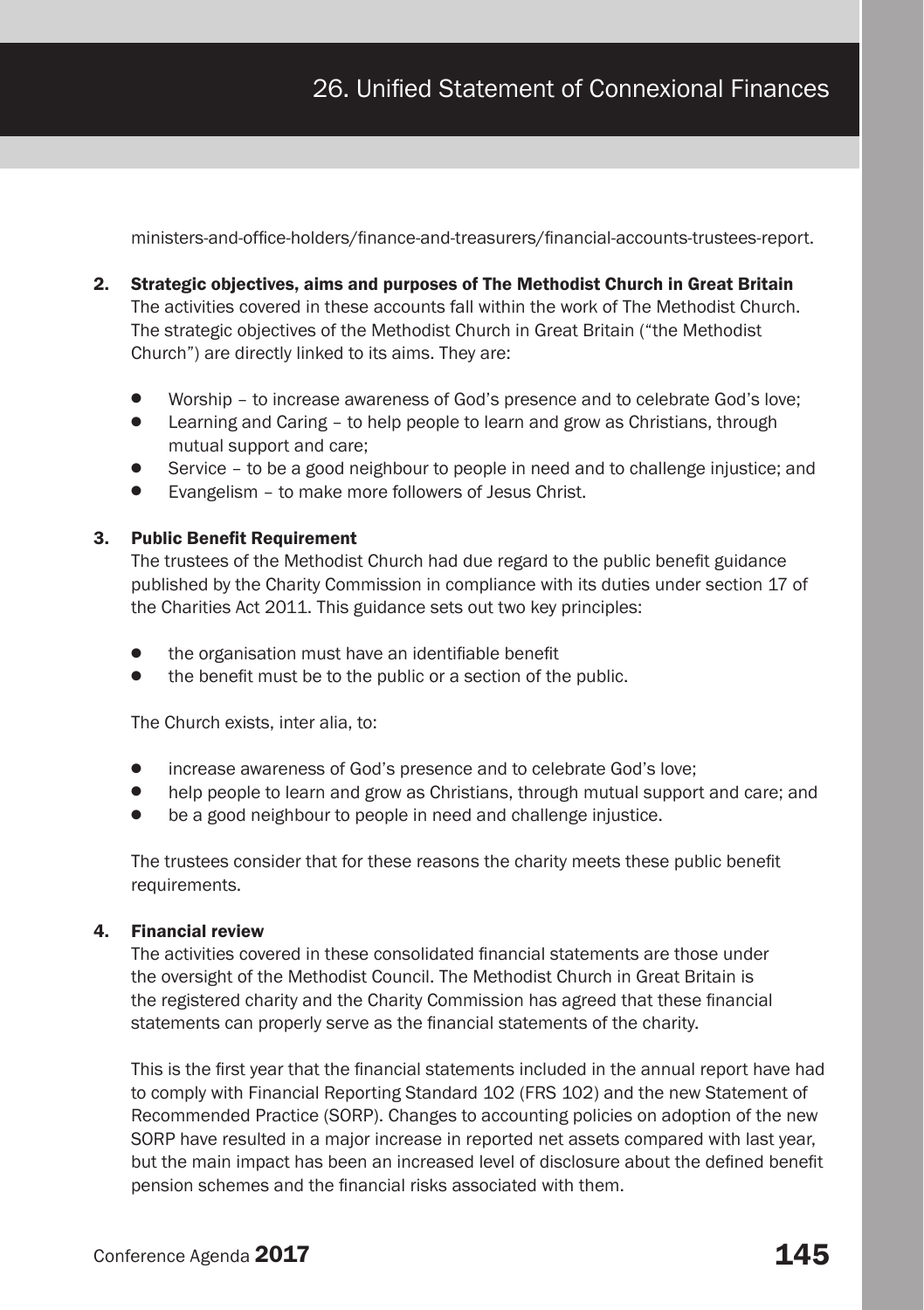The total income for the year was £43 million, a decrease of 2% compared to the previous year (2015: £44 million). Total expenditure increased by 18% to £46 million (2015: £39 million). At the end of the year, the Church recorded a net surplus of £14 million (2015: £10 million), an increase of 40%. The surplus includes net investment gains before other recognised gains and losses of £17 million (2015: £4 million).

The "other recognised gains and losses" for the year of £12 million (2015: £111k gain) include actuarial losses on the Pension and Assurance Scheme for Lay Employees of the Methodist Church. This was caused by changes in the assumptions used to value the Scheme's liabilities, the result of changes in market conditions and resulting in an overall increase in the Scheme's deficit.

#### 5. Incoming resources

Total income fell by 2% this year due firstly to legacy income, which was significantly less than that received in 2015, and secondly to there being fewer property disposals compared to last year. This decline was partially offset by the increase in the income from property levies which increased by 28% compared to last year.

Investment income and interest rose by 12%, building the success from 2015 and a real achievement in a tough economic climate. The value of investments held on behalf of the Council increased by £13 million to £164 million (2015: £151 million). A detailed analysis of the income is provided in Notes 2-5 (pages 58-59) of the financial statements.

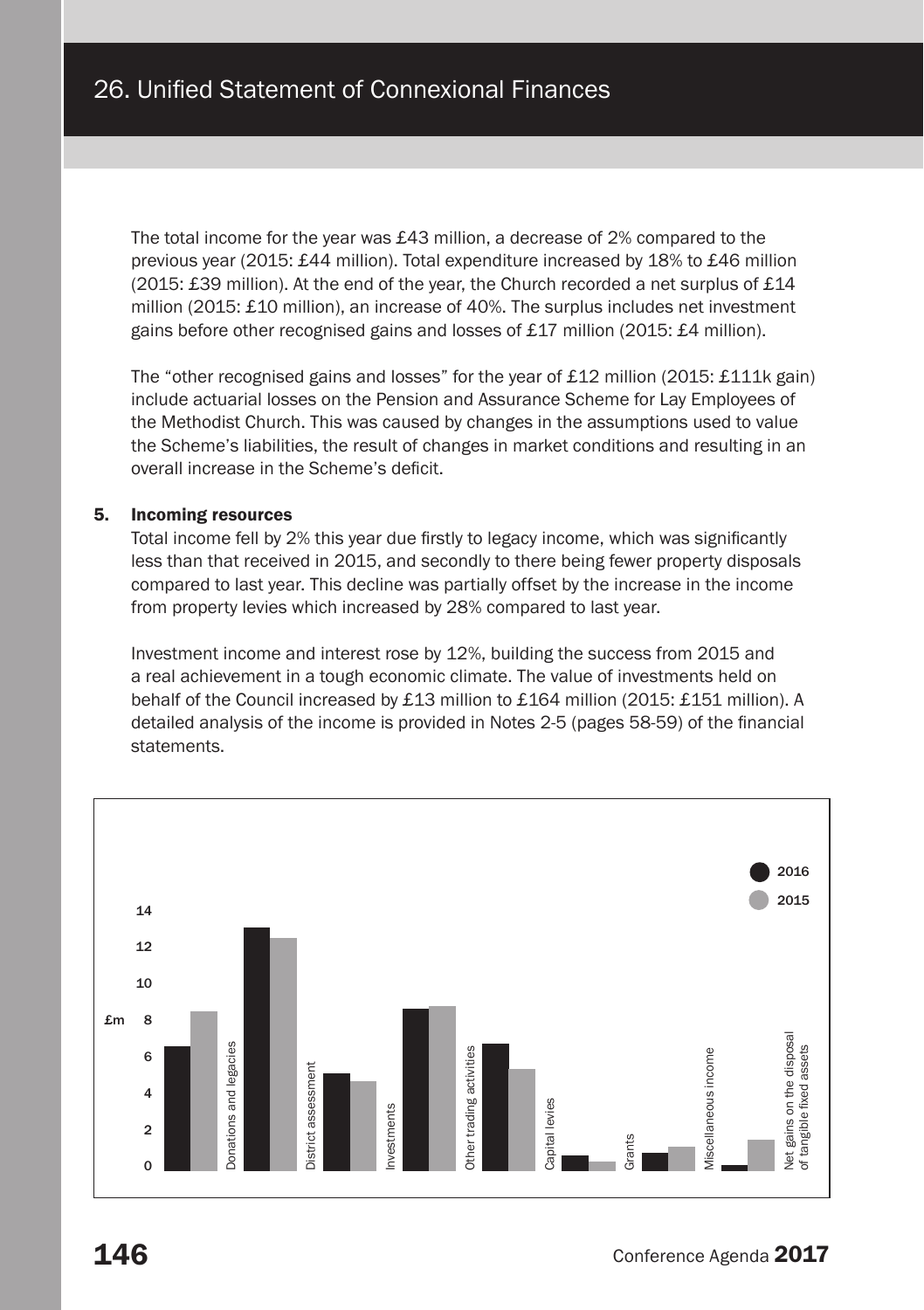#### 6. Resources expended

Total expenditure increased by 18% to £46 million (2015: £39 million). Of this, £38 million was spent directly on charitable activities. This includes all amounts spent in furtherance of our mission including grants and direct programme activities. A detailed analysis of expenditure by activity is presented in Notes 6-7 (see page 60 of the financial statements).



#### 7. Investments

The total value of funds held at 31 August 2016 was £248 million (2015: £246 million). There are restricted reserves of £182 million (2015: £175 million); unrestricted reserves of £49 million (2015: £56 million) and endowment reserves of £17 million (2015: £16 million). A detailed breakdown of the funds is set out in Notes 20, 21 and 22 on pages 81-87 of the financial statements.

As at 31 August 2016, the Church held fixed asset investments with a market value of £164 million (2015: £151 million). The Investment Committee regularly reviews the investment portfolio and performs an annual review of the investment policy. The Church's investment objective is to seek an optimal return from income and capital combined. The Investment Committee is satisfied with the overall performance of the investment portfolio against agreed benchmarks.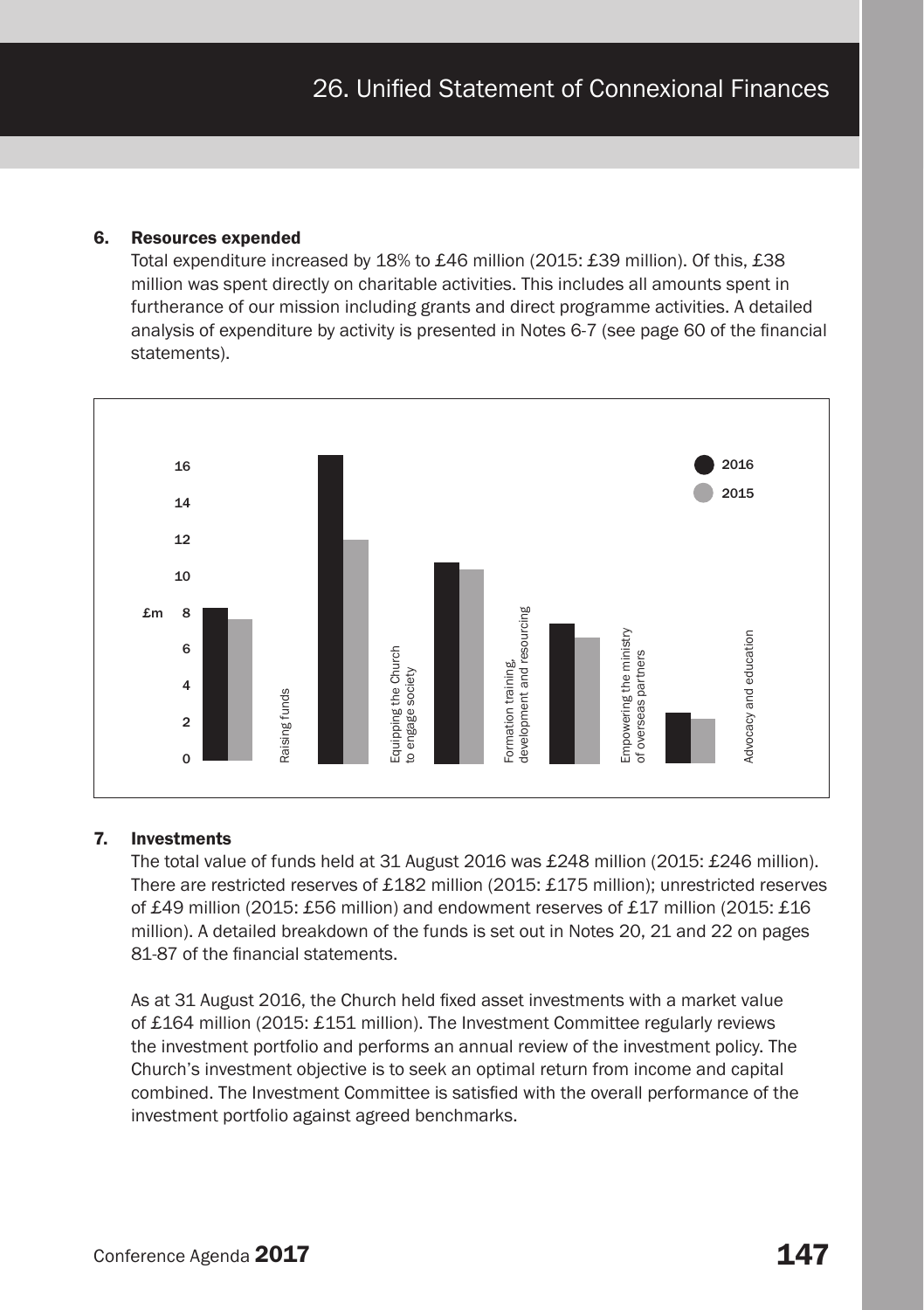|                                                                                                      | <b>Notes</b>  | <b>Unrestricted</b><br>£000 | <b>Restricted</b><br>£000 | Endowment<br>£000 |
|------------------------------------------------------------------------------------------------------|---------------|-----------------------------|---------------------------|-------------------|
| Income and endowments from:                                                                          |               |                             |                           |                   |
| <b>Donations and legacies</b>                                                                        | 2a            | 785                         | 5,963                     |                   |
| <b>Charitable activities</b>                                                                         |               |                             |                           |                   |
| <b>District Assessment</b>                                                                           |               | 13,067                      |                           |                   |
| <b>Investments</b>                                                                                   | 3a            | 1,296                       | 4,160                     |                   |
| <b>Other trading activities</b>                                                                      | 4a            | 887                         | 7,987                     |                   |
| <b>Other</b>                                                                                         |               |                             |                           |                   |
| Capital levies                                                                                       | 5a            | 7,035                       | $\sim$                    |                   |
| Grants                                                                                               | 5b            |                             | 757                       |                   |
| Miscellaneous income                                                                                 | 2c            | 415                         | 744                       |                   |
|                                                                                                      |               |                             |                           |                   |
| Net gains on the disposal of                                                                         |               |                             |                           |                   |
| tangible fixed assets                                                                                |               |                             | 322                       | ÷.                |
| <b>Total income</b>                                                                                  | 20a, 21a, 22a | 23,485                      | 19,933                    |                   |
| <b>Expenditure on:</b>                                                                               |               |                             |                           |                   |
| <b>Raising funds</b>                                                                                 | 6a            | 1,517                       | 6,632                     | 13                |
| <b>Charitable activities</b>                                                                         |               |                             |                           |                   |
| Equipping the church to engage society                                                               | 6a, 21a, 22a  | 10,853                      | 6,225                     | ä,                |
| Formation, training, development                                                                     |               |                             |                           |                   |
|                                                                                                      | 6a, 21a, 22a  | 7,113                       | 3,745                     | $\overline{2}$    |
| and resourcing                                                                                       |               |                             |                           |                   |
| Empowering the ministry                                                                              |               |                             |                           |                   |
| of overseas partners                                                                                 | 6a, 21a, 22a  | 1,560                       | 6,115                     |                   |
| Advocacy and education                                                                               | 6a, 21a, 22a  | 2,376                       | 118                       |                   |
| Net loss on the disposal                                                                             |               |                             |                           |                   |
| of tangible fixed assets                                                                             |               | 10                          | $\sim$                    | $\sim$            |
|                                                                                                      |               |                             |                           |                   |
| Total expenditure on charitable activities                                                           |               | 21,912                      | 16,203                    | $\overline{2}$    |
| <b>Total expenditure</b>                                                                             | 21a, 22a      | 23,429                      | 22,835                    | 15                |
| Net gains on investments                                                                             | 15a           | 4,383                       | 11,010                    | 1,440             |
|                                                                                                      |               |                             |                           |                   |
| Net income                                                                                           |               |                             | 8,108                     |                   |
|                                                                                                      |               | 4,439                       |                           | 1,425             |
| Transfers between funds                                                                              | 20a, 21a, 22a | 946                         | (1, 131)                  | 185               |
| Net income after transfers                                                                           |               | 5,385                       | 6,977                     | 1,610             |
| Other recognised gains and losses:<br>Actuarial gains/(losses) on defined<br>benefit pension schemes | 13            | (12, 226)                   | (115)                     |                   |
| Net movement in funds                                                                                |               | (6,841)                     | 6,862                     | 1,610             |
|                                                                                                      |               |                             |                           |                   |
|                                                                                                      |               |                             |                           |                   |
| Total funds at 1 September as restated                                                               |               | 55,789                      | 174,755                   | 15,836            |
|                                                                                                      |               |                             |                           |                   |
| <b>Total funds at 31 August</b>                                                                      | 20a, 21a, 22a | 48,948                      | 181,617                   | 17,446            |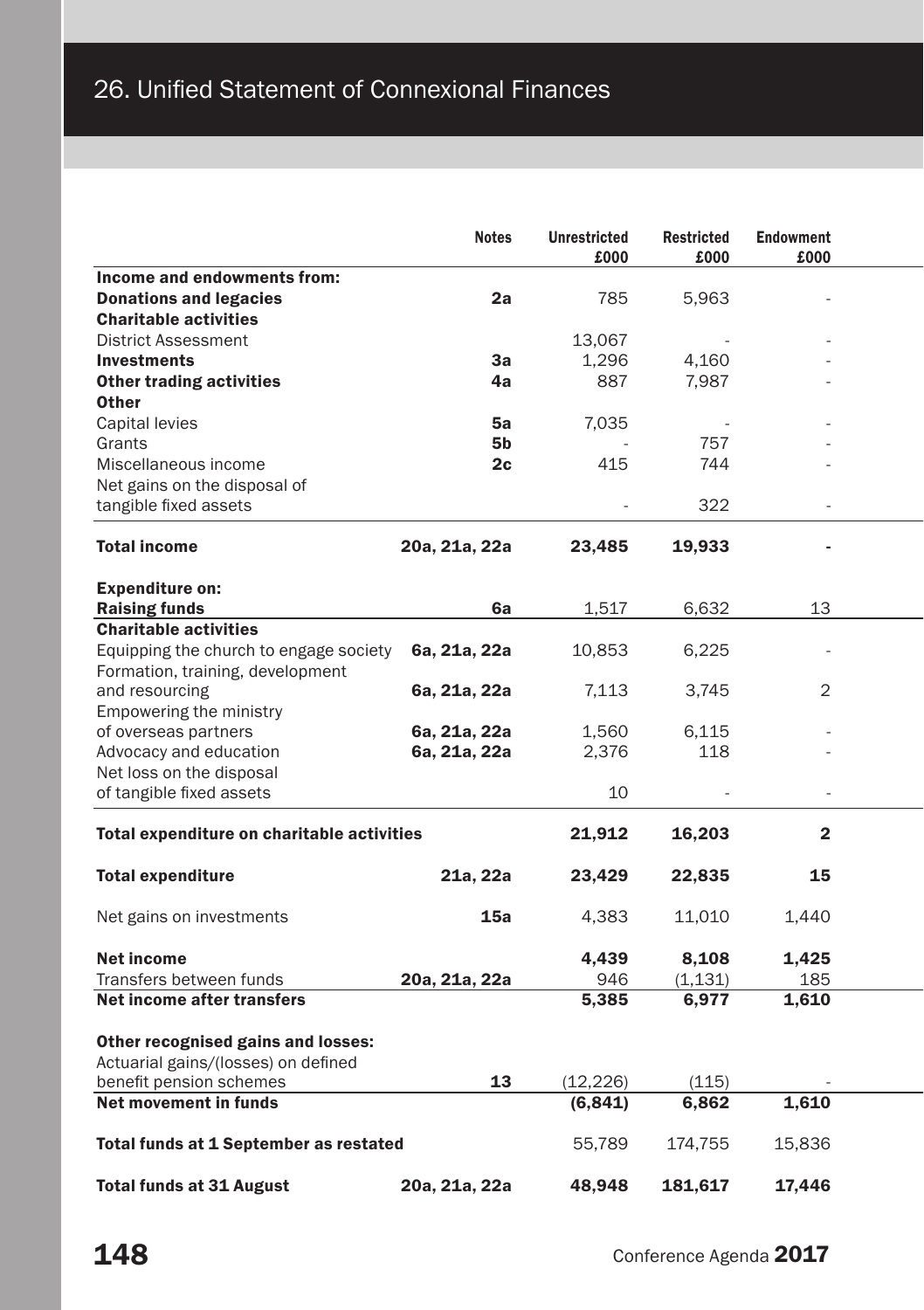# 26. Unified Statement of Connexional Finances

| Restated 2015 Total<br>£000 | Endowment<br>$\pmb{\pounds}000$ | <b>Restricted</b><br>$\pounds000$ | Unrestricted<br>£000     | 2016 Total<br>$\pmb{\pounds}000$ |
|-----------------------------|---------------------------------|-----------------------------------|--------------------------|----------------------------------|
| 8,316                       |                                 | 7,674                             | 642                      | 6,748                            |
| 12,810                      |                                 | $\sim 10^{-11}$                   | 12,810                   | 13,067                           |
| 4,880                       |                                 | 3,629                             | 1,251                    | 5,456                            |
| 8,956                       |                                 | 8,293                             | 663                      | 8,874                            |
| 5,515                       |                                 | $\sim 10^{-10}$                   | 5,515                    | 7,035                            |
| 629                         |                                 | 606                               | 23                       | 757                              |
| 1,470                       |                                 | 924                               | 546                      | 1,159                            |
| 1,764                       | $\omega$                        | 1,764                             | $\sim 100$               | 322                              |
| 44,340                      | ٠                               | 22,890                            | 21,450                   | 43,418                           |
| 7,621                       | 25                              | 6,051                             | 1,545                    | 8,162                            |
| 12,126                      | $\sim$                          | 3,550                             | 8,576                    | 17,078                           |
| 10,355                      | $\overline{\mathbf{c}}$         | 4,147                             | 6,206                    | 10,860                           |
| 6,893                       |                                 | 5,408                             | 1,485                    | 7,675                            |
| 2,109                       |                                 | 121                               | 1,988                    | 2,494                            |
| $\sim$ $\sim$               | $\sim$                          | $\sim 100$                        | $\sim 10^{11}$ m $^{-1}$ | ${\bf 10}$                       |
| 31,483                      | $\mathbf{2}$                    | 13,226                            | 18,255                   | 38,117                           |
| 39,104                      | 27                              | 19,277                            | 19,800                   | 46,279                           |
| 4,427                       | 74                              | 4,285                             | 68                       | 16,833                           |
| 9,663                       | 47                              | 7,898                             | 1,718                    | 13,972                           |
|                             | 184                             | (949)                             | 765                      |                                  |
| 9,663                       | 231                             | 6,949                             | 2,483                    | 13,972                           |
|                             |                                 |                                   |                          |                                  |
| <b>111</b><br>9,774         | 231                             | 20<br>6,969                       | 91<br>2,574              | (12, 341)<br>1,631               |
| 236,606                     | 15,605                          | 167,786                           | 53,215                   | 246,380                          |
|                             |                                 |                                   |                          |                                  |
| 246,380                     | 15,836                          | 174,755                           | 55,789                   | 248,011                          |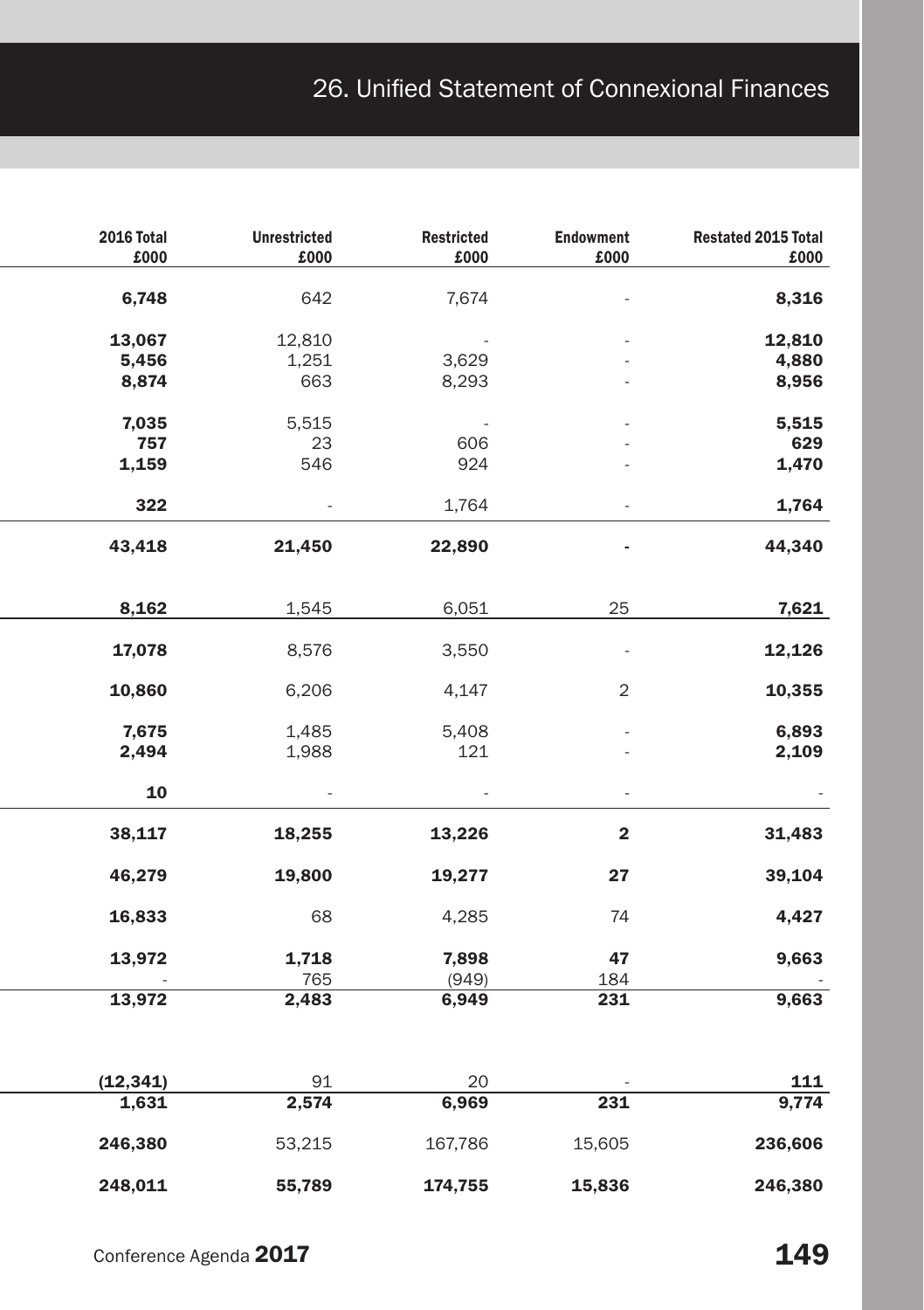| The Methodist Church in Great Britain        |              | <b>The Connexional Funds</b> |          | Restated  | <b>Restated</b> |
|----------------------------------------------|--------------|------------------------------|----------|-----------|-----------------|
|                                              | <b>Notes</b> | 2016                         | 2015     | 2016      | 2015            |
|                                              |              | £000                         | £000     | £000      | £000            |
| <b>Fixed assets</b>                          |              |                              |          |           |                 |
| Intangible Assets                            | 14c          | 171                          | 65       | 171       | 65              |
| Tangible fixed assets                        | 14a, b       | 93,101                       | 90,463   | 85,931    | 83,348          |
| Investments                                  | 15a, b       | 164,250                      | 150,765  | 148,763   | 138,684         |
|                                              |              | 257,522                      | 241,293  | 234,865   | 222,097         |
| <b>Current assets</b>                        |              |                              |          |           |                 |
| <b>Stocks</b>                                | 18           | 145                          | 189      | 145       | 178             |
| Debtors                                      | 16           | 6,986                        | 5,668    | 6,231     | 5,224           |
| Short term deposits                          |              | 20,518                       | 17,511   | 16,810    | 15,361          |
| Cash at bank and in hand                     |              | 1,349                        | 3,430    | 1,078     | 2,519           |
| <b>Total current assets</b>                  |              | 28,998                       | 26,798   | 24,264    | 23,282          |
|                                              |              |                              |          |           |                 |
| <b>Creditors</b>                             |              |                              |          |           |                 |
| Amounts falling due within one year          | 17a          | (15.964)                     | (11,085) | (14, 323) | (9,406)         |
| <b>Net current assets</b>                    |              | 13,034                       | 15,713   | 9,941     | 13,876          |
| <b>Total assets less current liabilities</b> |              | 270.556                      | 257,006  | 244,806   | 235,973         |
| <b>Creditors</b>                             |              |                              |          |           |                 |
| Amounts falling due after more than          |              |                              |          |           |                 |
| one year                                     | 17b          | (6, 343)                     | (6,899)  | (6,341)   | (6,685)         |
|                                              |              |                              |          |           |                 |
| Net assets excluding pension liability       |              | 264,213                      | 250,107  | 238,465   | 229,288         |
| Defined benefit pension scheme liability     | 13           | (16, 202)                    | (3, 727) | (16, 202) | (3, 727)        |
|                                              |              |                              |          |           |                 |
| Net assets including pension liability       | 23           | 248,011                      | 246,380  | 222,263   | 225,561         |
| The funds of the charity:                    |              |                              |          |           |                 |
| Unrestricted funds                           |              |                              |          |           |                 |
| General funds                                |              | 25,507                       | 23,882   | 25,287    | 23,882          |
| Designated funds                             |              | 39,776                       | 35,899   | 39,776    | 35,899          |
| Defined benefit pension scheme liability     | 13           | (16, 335)                    | (3,992)  | (16, 335) | (3,992)         |
| <b>Total unrestricted funds</b>              | 20,24        | 48,948                       | 55,789   | 48,728    | 55,789          |
| <b>Restricted funds</b>                      | 21,24        | 181,617                      | 174,755  | 156,089   | 153,936         |
| Endowment funds                              | 22           | 17,446                       | 15,836   | 17,446    | 15,836          |
| <b>Total funds</b>                           |              | 248,011                      | 246,380  | 222,263   | 225,561         |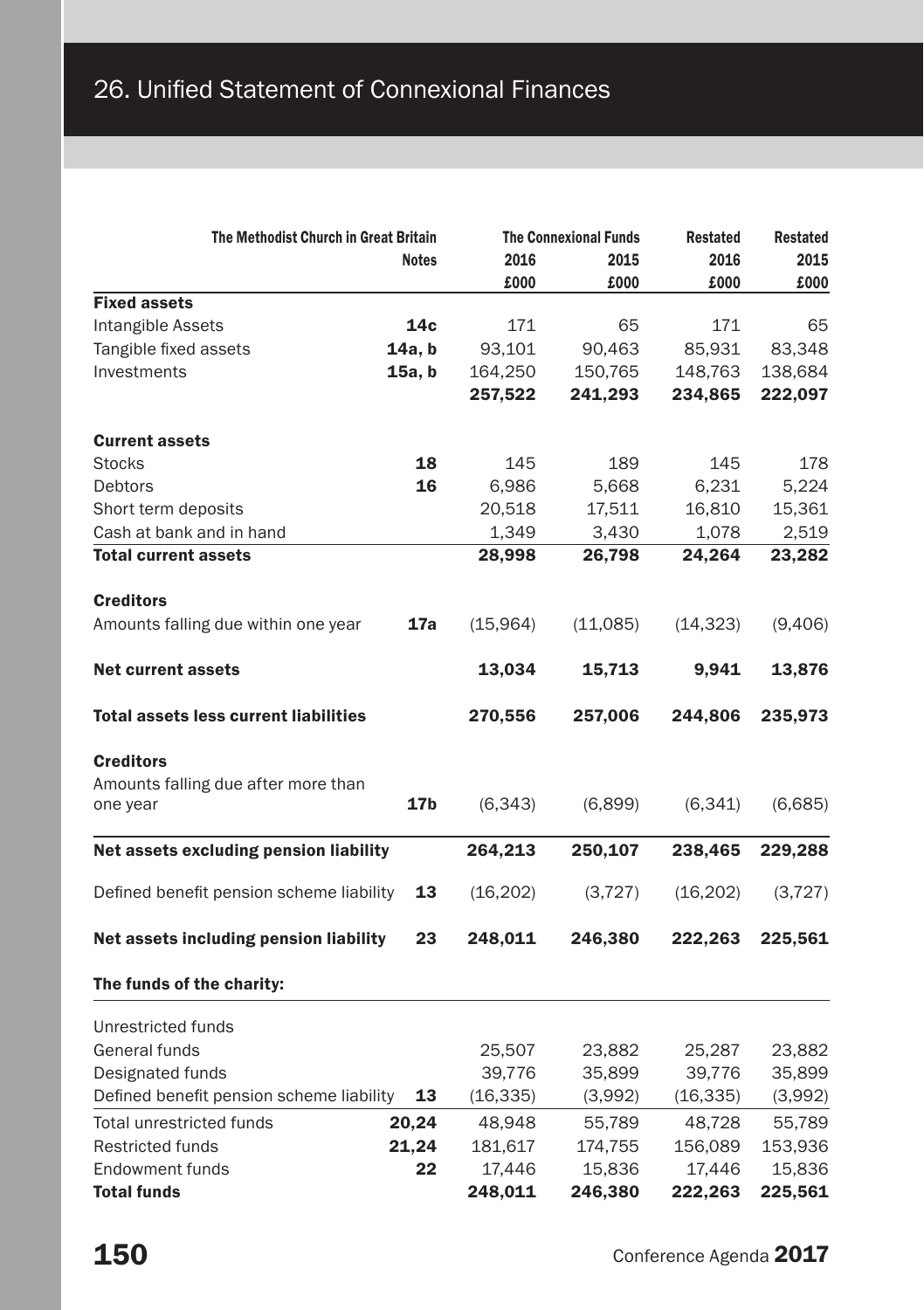8. Accounting estimates and judgments: Defined benefit pension schemes The Methodist Council participates in three main pension schemes: the Methodist Ministers' Pension Scheme (MMPS); the Pensions and Assurance Scheme for Lay Employees of the Methodist Church (PASLEMC); and the Superannuation Scheme for Lay Mission Partners of the Methodist Church (SSMP).

The PASLEMC scheme is treated as a group plan for accounting purposes, with the Methodist Council as the sponsoring employer with legal responsibility for the plan. There is no contractual arrangement or stated policy for charging the net defined benefit cost of the plan as a whole to individual group entities and therefore the Council has recognised the entire net defined benefit cost and the relevant net defined benefit liability in its financial statements.

The MMPS is also a group scheme as all of the participating entities, mainly the circuits and the Council, are under the common control of the Conference. However, the Council has agreed with the auditors that it is more appropriate that a different accounting policy be adopted for this Scheme set out in detail in the paragraphs that follow.

At the end of the year, the Scheme is in deficit by approximately £46 million and whilst making full disclosure for this liability, it has not been included in these financial statements for the reasons set out below:

- a) There are approximately 1,600 ministers who are active members of MMPS of whom the Council is responsible for the pension contributions of around 70, the majority of 'employer' contributions coming from the Circuits to which they are stationed annually by the Conference. The actual contributions made by the Methodist Council for the year were £1.5 million compared to £9 million paid by the circuits.
- b) The diagram on page 51 of the financial statements shows a simple structure of the Church - the entities that have been consolidated and the reasons for that as well as the entities that have been excluded. Hence, the Church as generally recognised, comprising the individual Local Churches and Circuits and other entities reporting to the Conference, does not prepare consolidated financial statements. Each Local Church/Circuit/District is an individual charity (those with annual income over £100k being registered as such) which shares the same governing document as the Methodist Church in Great Britain.
- c) According to the Scheme rules, the MMPS is a single-employer scheme and the Methodist Church is the sole statutory employer for the purposes of pension law. The Scheme Rules further require member contributions to be paid by the person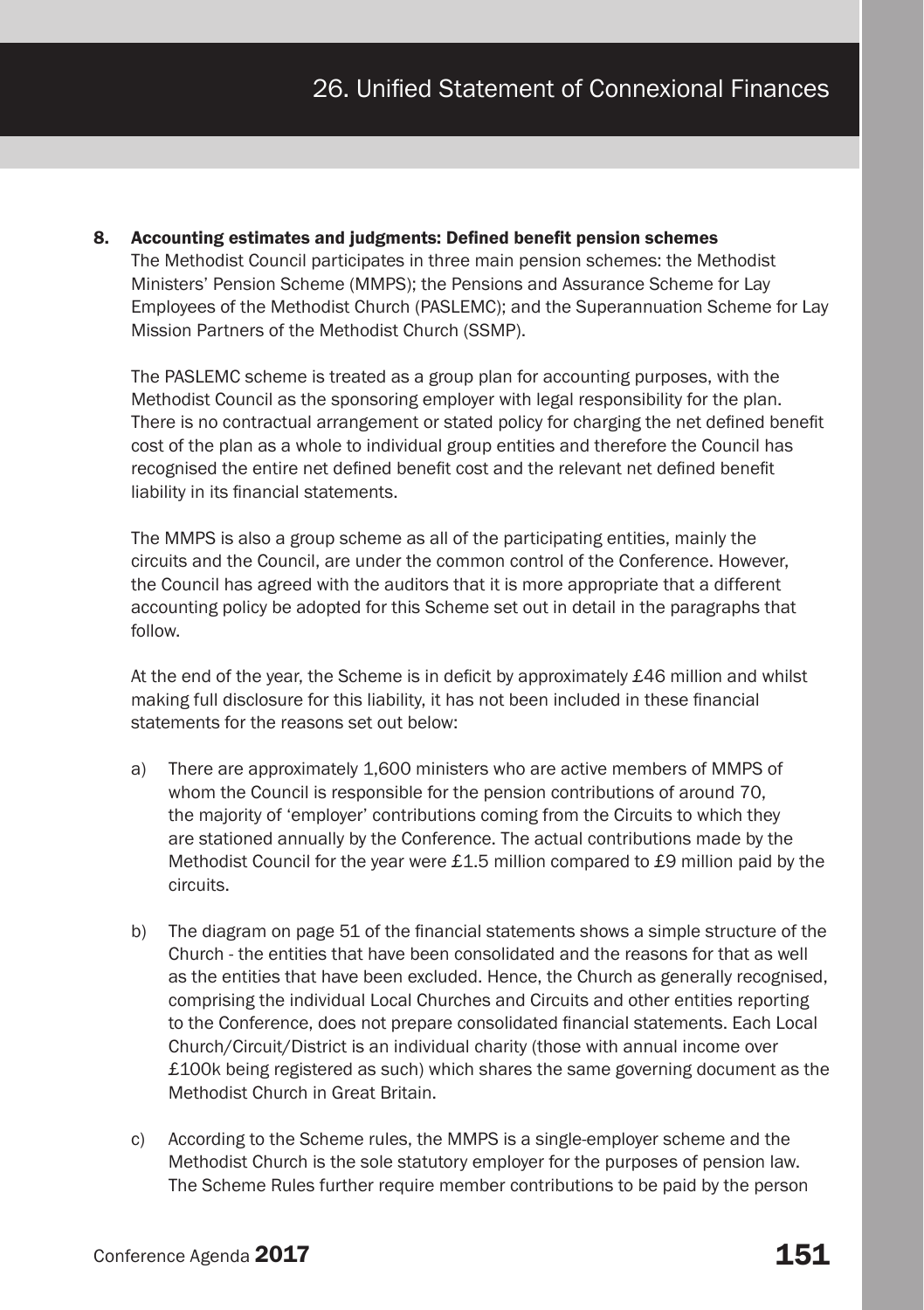responsible for the Member's remuneration. This is effectively the circuits where the individual ministers are stationed. As such, the responsibility for current payments and for the deficit in the pension scheme is shared between the Council and the circuits with the bulk of the contributions coming from the circuits. There is no contractual agreement or stated policy for charging the defined benefit cost of the plan as a whole to individual circuits and other participating employers; such a decision would be made by the Conference.

d) The Recovery Plan to reduce the MMPS deficit comprises 9.8% per annum of stipends paid by the employing bodies plus a fixed lump sum contribution of £1 million per annum from the Pension Reserve Fund. As stated in the reserves policy section of the Trustees' report on page 30, the Pension Reserve Fund was set up following a Conference decision to establish a fund outside of the pension schemes which could be used to meet future funding deficits for them both under SO 974(iA). The fund was designated by the Conference (see Note 20c of the financial statements) and is funded by a transfer of 45% of net property sales income levy into the Connexional Priority Fund. Hence, the liability is not funded solely from general funds of the Council. It is probable that, if the deficit were to be required to be settled in full, the cost would be allocated at the discretion of the Conference across the Connexion and not from funds of the Council, except to the extent of the Pension Reserve.

## The defined benefit pension scheme liabilities in respect of the MMPS that would have been charged to these financial statements had the Scheme been included are set out below:

a. The amounts that would have been charged to the Statement of Financial Activities are as follows:

|                                                                       | 2016<br>£000       | 2015<br>£000       |
|-----------------------------------------------------------------------|--------------------|--------------------|
| <b>Service cost</b>                                                   | 4.743              | 5,188              |
| Interest cost on scheme liabilities<br>Expected return on plan assets | 15.294<br>(14.195) | 15.613<br>(14,099) |
| <b>Net finance costs</b>                                              | 1,099              | 1,514              |

b. The amounts that would have been charged to the Statement of Financial Activities as recognised gains and losses are as follows: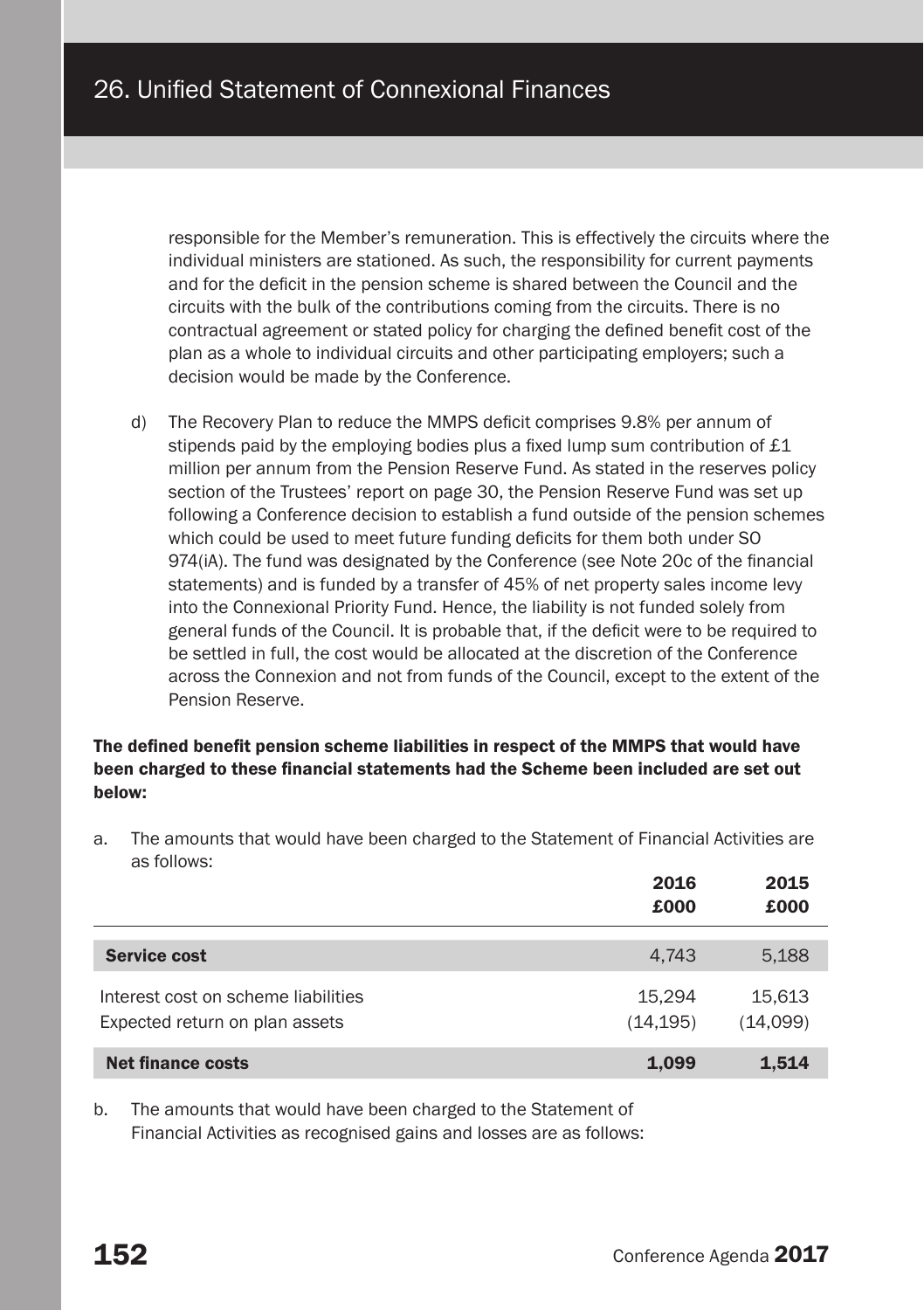|                                                                                                                                 | 2016<br>£000                    | 2015<br>£000                |
|---------------------------------------------------------------------------------------------------------------------------------|---------------------------------|-----------------------------|
| Actual return on scheme assets<br>Amounts included in net interest on the net defined liability<br>Other actuarial gains/losses | 63.661<br>(14.195)<br>(102.684) | 9.616<br>(14,099)<br>13.469 |
| Re-measurement gains and losses recognised in SoFA                                                                              | (53,218)                        | 8.986                       |

c. The changes in the present value of the defined benefit obligation were:

|                                    | 2016<br>£000 | 2015<br>£000 |
|------------------------------------|--------------|--------------|
| Opening defined benefit obligation | 423,064      | 431,811      |
|                                    |              |              |
| Service Cost                       | 4.743        | 5.188        |
| Interest Cost                      | 15.294       | 15,613       |
| Cost of benefit changes            | (40, 710)    |              |
| Contribution by members            | 3.432        | 3.570        |
| Benefits paid                      | (19, 445)    | (19,649)     |
| Actuarial (gains)/losses           | 102.684      | (13, 469)    |
|                                    |              |              |
| Closing defined benefit obligation | 489,062      | 423.064      |

The cost of benefit changes arose due to the 2016 Conference decision to base the MMPS pension increases on the increase in the Consumer Price Index (CPI) rather than the Retail Price Index (RPI) resulting in a reduction of the liabilities by £41 million.

d. The changes in the fair value of the plan assets during the year were:

|                                                | 2016<br>£000       | 2016<br>£000      |
|------------------------------------------------|--------------------|-------------------|
| Opening fair value of scheme assets            | 386,691            | 384,043           |
| Interest received<br>Contributions by employer | 14.195<br>9.916    | 14,099<br>10,086  |
| Contributions by members                       | 3.432              | 3,570             |
| Benefits paid<br>Administration expenses       | (19, 445)<br>(775) | (19,649)<br>(975) |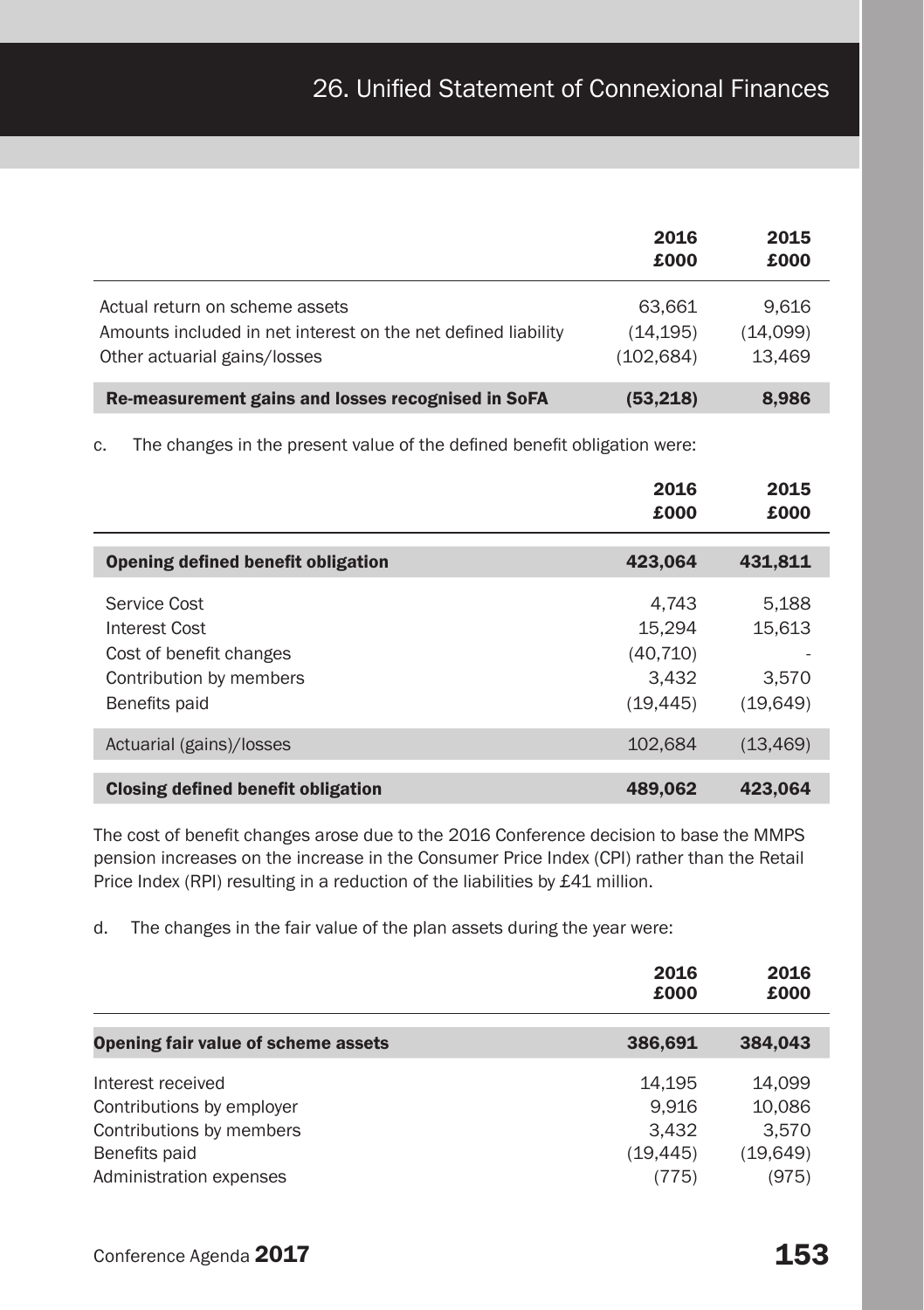| Net defined benefit scheme obligation                        | (45, 582)    | (36, 373)    |
|--------------------------------------------------------------|--------------|--------------|
| Closing fair value of scheme assets                          | 443,480      | 386,691      |
| Closing defined benefit obligation                           | (489.062)    | (423,064)    |
|                                                              | 2016<br>£000 | 2015<br>£000 |
| The total assets and liabilities of the MMPS 31 August were: |              |              |
| Closing fair value of scheme assets                          | 443,480      | 386,691      |
| Actuarial gain/(loss) on plan assets                         | 49.466       | (4, 483)     |

#### The mortality assumptions for the Methodist Ministers' Pension Scheme

The mortality assumptions are based on standard mortality tables which allow for future mortality improvements. The assumptions are that a member aged 65 will live on average until age 89 if they are male and until age 90 if female. For a member currently aged 55 the assumptions are that if they attain age 65 they will live on average until age 90 if they are male and until age 92 if female.

#### The major categories of plan assets as percentage of total plan assets for the Scheme were:

|                                       | 2016<br>%   | 2015<br>%   |                                | 2016<br>$\%$ | 2015<br>$\%$ |
|---------------------------------------|-------------|-------------|--------------------------------|--------------|--------------|
| Equities<br>Gilts                     | 58.2<br>6.4 | 59.5<br>6.9 | Property<br>Cash               | 5.4<br>3.9   | 6.0<br>4.0   |
| Corporate Bonds<br>Index linked Bonds | 15.7<br>6.8 | 16.8<br>6.8 | Liability driven<br>investment | 3.6          |              |

#### 9. Statement of trustees' responsibilities

The law applicable to charities in England and Wales requires the trustees to prepare financial statements for each financial year which give a true and fair view of the state of affairs of the charity and the group and of the income and expenditure of the charity for that period. In preparing these financial statements, the trustees are required to:

- a) select suitable accounting policies and then apply them consistently;
- b) observe the methods and principles in the Charities SORP;
- c) make judgements and estimates that are reasonable and prudent;
- d) state whether applicable accounting standards have been followed, subject to any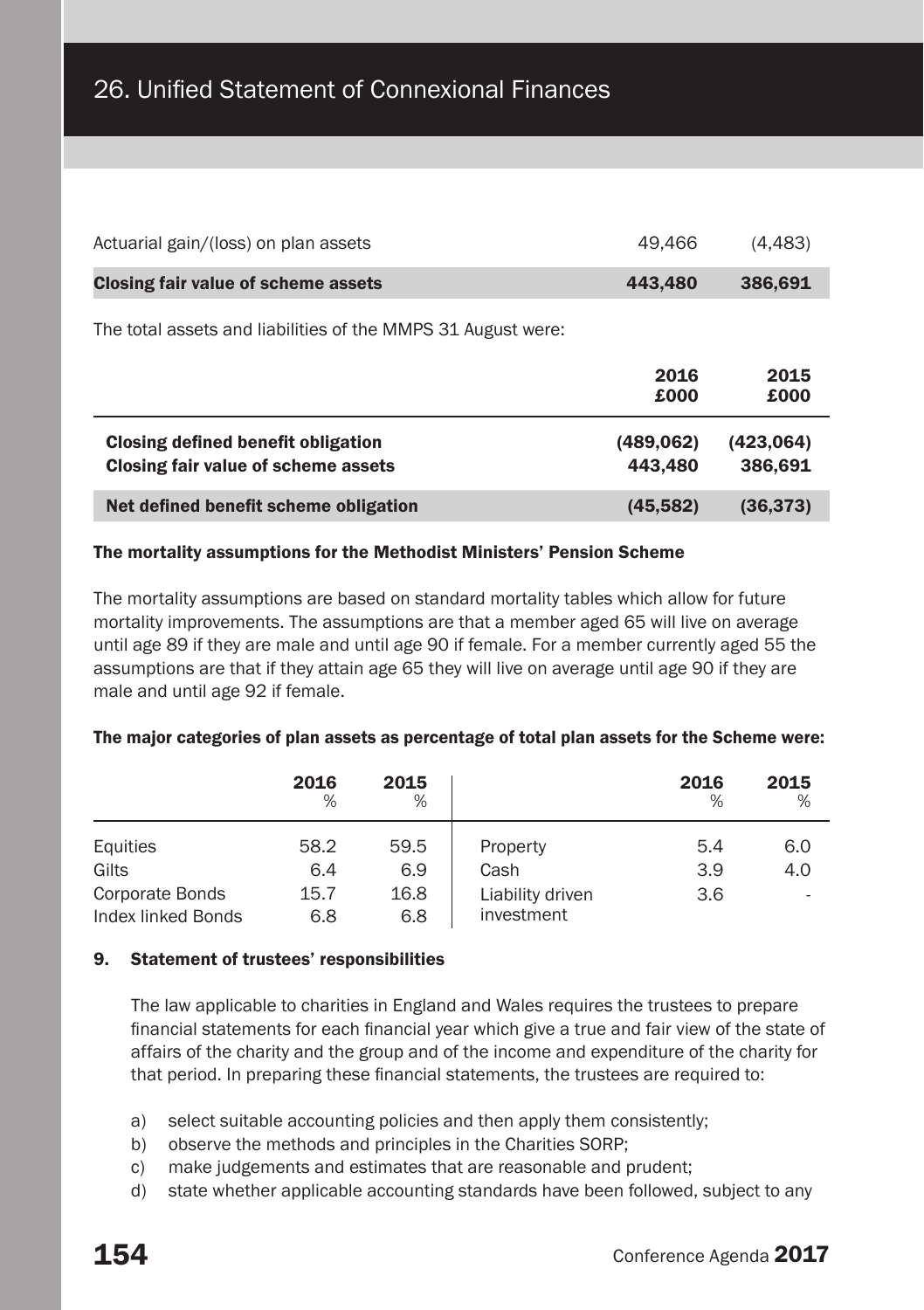material departures disclosed and explained in the financial statements; and

e) prepare the financial statements on the going concern basis unless it is inappropriate to presume that the charity will continue in business.

The trustees are responsible for keeping proper accounting records that disclose with reasonable accuracy at any time the financial position of the charity and enable them to ensure that the financial statements comply with the Charities Act 2011, the Charity (Accounts and Reports) Regulations 2008 and the provisions of the trust deed. They are also responsible for safeguarding the assets of the charity and the group and hence for taking reasonable steps for the prevention and detection of fraud and other irregularities.

The trustees are responsible for the maintenance and integrity of the charity and financial information included on the charity's website. Legislation in the United Kingdom governing the preparation and dissemination of financial statements may differ from legislation in other jurisdictions.

# Auditor

A resolution proposing the re-appointment of RSM UK Audit LLP as auditor to the charity was approved by the Methodist Council.

RSM UK Audit LLP has indicated its willingness to continue in office.

#### \*\*\*RESOLUTION

26/1. The Conference receives the Report as the Unified Statement of Connexional Finances required by SO 360.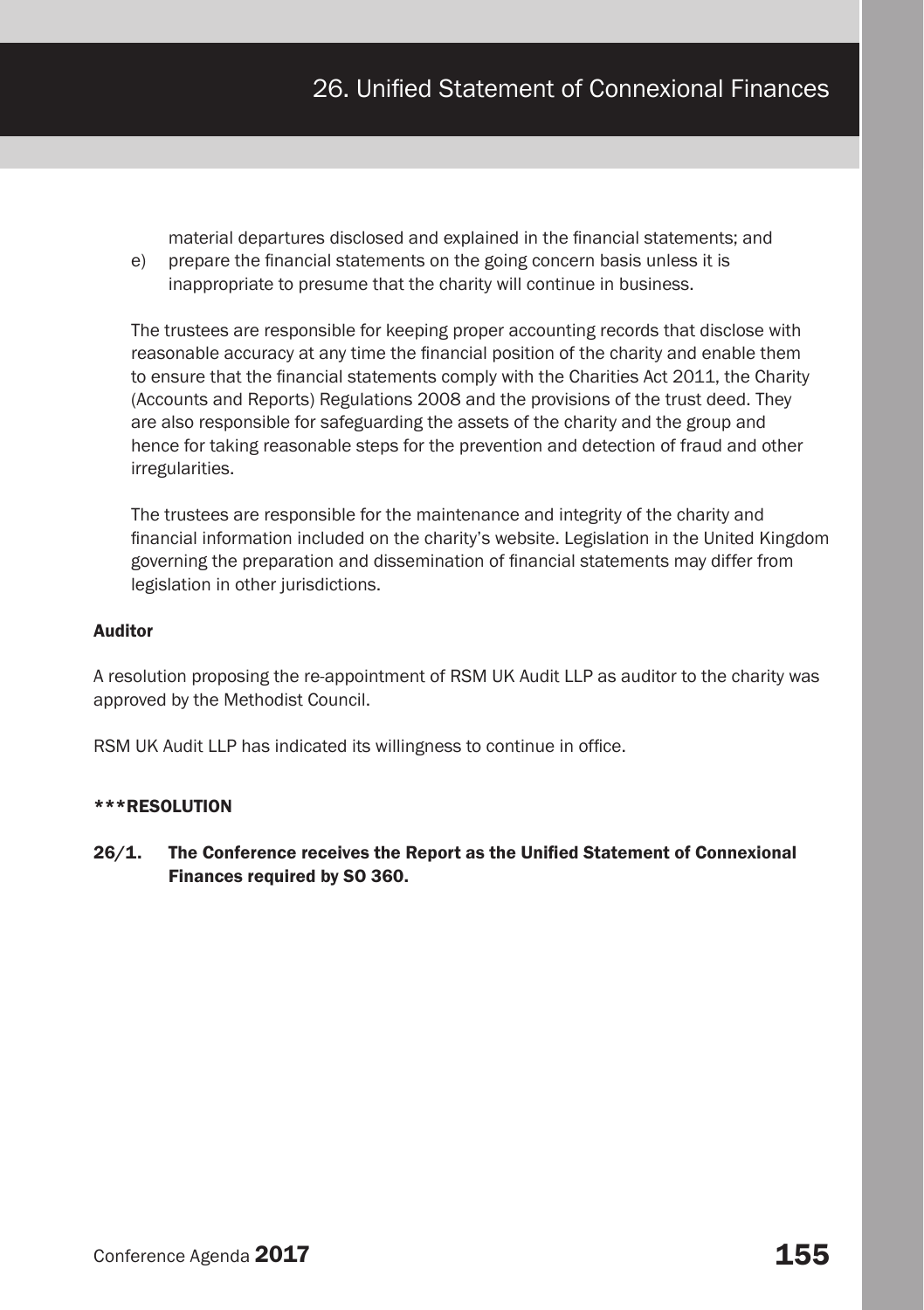## Independent Auditor's Report to the Trustees of the Methodist Church in Great Britain

#### Opinion on financial statements

We have audited the accounts ("financial statements") of The Methodist Church in Great Britain (the "charity") and its subsidiaries (the "group") for the year ended 31 August 2016, which comprise the Consolidated Statement of Financial Activities, the Connexional ("parent charity") Statement of Financial Activities, Consolidated and parent charity Balance Sheets, the Consolidated and parent charity Cash Flow Statements and notes to the financial statements, including a summary of significant accounting policies. The financial reporting framework that has been applied in their preparation is applicable law and United Kingdom Accounting Standards (United Kingdom Generally Accepted Accounting Practice), including FRS 102 "The Financial Reporting Standard applicable in the UK and Republic of Ireland".

In our opinion the financial statements:

- give a true and fair view of the state of the group's and charity's affairs as at 31 August 2016 and of their incoming resources and application of resources for the year then ended;
- have been properly prepared in accordance with United Kingdom Generally Accepted Accounting Practice; and
- have been prepared in accordance with the requirements of the Charities Act 2011.

#### Emphasis of matter – early adoption of the Charities SORP (FRS 102)

In forming our opinion, which is not modified, we have considered the disclosure in note 1a) concerning the charity's early adoption of the Charities SORP (FRS 102) issued in July 2014, rather than applying the Charities 2005 SORP which has been withdrawn but is still referred to in the extant Charities (Accounts and Reports) Regulations 2008. This departure has been necessary for the financial statements to show a true and fair view in accordance with United Kingdom Generally Accepted Accounting Practice effective for accounting periods beginning on or after 1 January 2015.

#### Scope of the audit of the financial statements

A description of the scope of an audit of financial statements is provided on the Financial Reporting Council's website at www.frc.org.uk/auditscopeukprivate

#### Matters on which we are required to report by exception

We have nothing to report in respect of the following matters where the Charities Act 2011